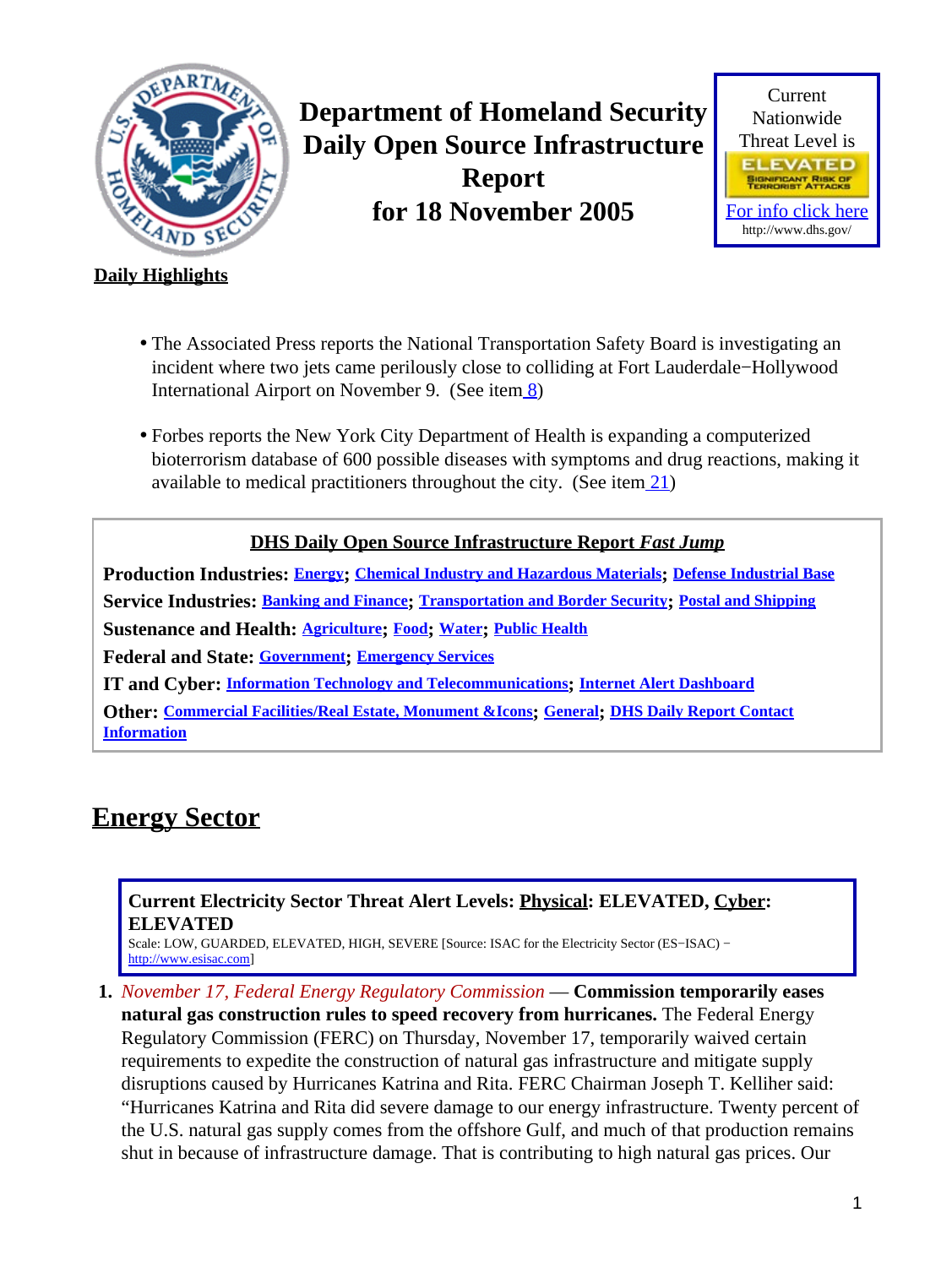action today will speed recovery from the hurricanes, and help bring additional gas supplies to market just when consumers need them the most." Source[: http://www.ferc.gov/press−room/pr−current/11−17−05−C−1.asp](http://www.ferc.gov/press-room/pr-current/11-17-05-C-1.asp)

[[Return to top](#page-0-1)]

# <span id="page-1-0"></span>**Chemical Industry and Hazardous Materials Sector**

**2.** *November 16, Omaha Channel (NE)* — **Five hospitalized after carbon monoxide leak in Nebraska.** A carbon monoxide leak sent several Millard meatpacking plant workers to a hospital in Omaha, NE. Omaha fire crews were called to Rabe's Quality Meats Wednesday, November 16. Battalion Chief John Kolbek said one of the building's large water heater units was malfunctioning and releasing large volumes of carbon monoxide. After the building was evacuated of about 120 employees, several employees complained of headaches and nausea. Three of them were taken to Clarkson Hospital for treatment. Two others were put in a hyperbaric chamber. "Carbon monoxide is always a life−threatening possibility, but fortunately, it was detected fast enough and we got the people out. We don't think anybody got hurt seriously," Kolbek said.

Source[: http://www.msnbc.msn.com/id/10071832/](http://www.msnbc.msn.com/id/10071832/)

**3.** *November 16, KTSM−TV (TX)* — **Gas line fire results in three injuries and nine homes left without gas or electricity.** A gas line caught fire just before 3 p.m. CST Wednesday, November 16, in Wheeling, TX. Texas Gas crews were on a routine job replacing a service line. They were welding near an area where a gas line plug was lost, which caused gas to be released and catch on fire. Texas Gas officials aren't sure exactly what sparked the flames. At one point flames were so high they ignited and burst through power lines. Nine homes were temporarily left without gas or electricity. One fire−fighter was injured. He fell into a hole that crews had dug to access the gas line. Two Texas gas workers also suffered minor injuries. Source[: http://www.ktsm.com/story\\_news.sstg?c=1356](http://www.ktsm.com/story_news.sstg?c=1356)

#### [[Return to top](#page-0-1)]

## <span id="page-1-1"></span>**Defense Industrial Base Sector**

**4.** *November 17, New York Times* — **Shipbuilder seeks billions to repair hurricane damage.** The Navy is asking for \$2 billion in Federal Emergency Management Agency (FEMA) funds, saying in a memo that it wants to restore Northrop Grumman's three Gulf Coast shipyards, where most of the Navy's surface ships are built, to their pre−Katrina "capacity and profit opportunities." Most of this \$2 billion would be used to rewrite Northrop's usual contracts with the Navy to shift the full burden of hurricane−related cost overruns and shipbuilding delays from Northrop to the government. Shipyard delays, the Navy argues, only increase the cost of the ships, which already carry billion−dollar price tags.

Source[: http://www.nytimes.com/2005/11/17/business/17ship.html](http://www.nytimes.com/2005/11/17/business/17ship.html)

**5.** *November 16, Federal Computer Week* — **Defense to hold security stand−down.** The Department of Defense (DoD) will hold a "security stand−down" November 29 to focus on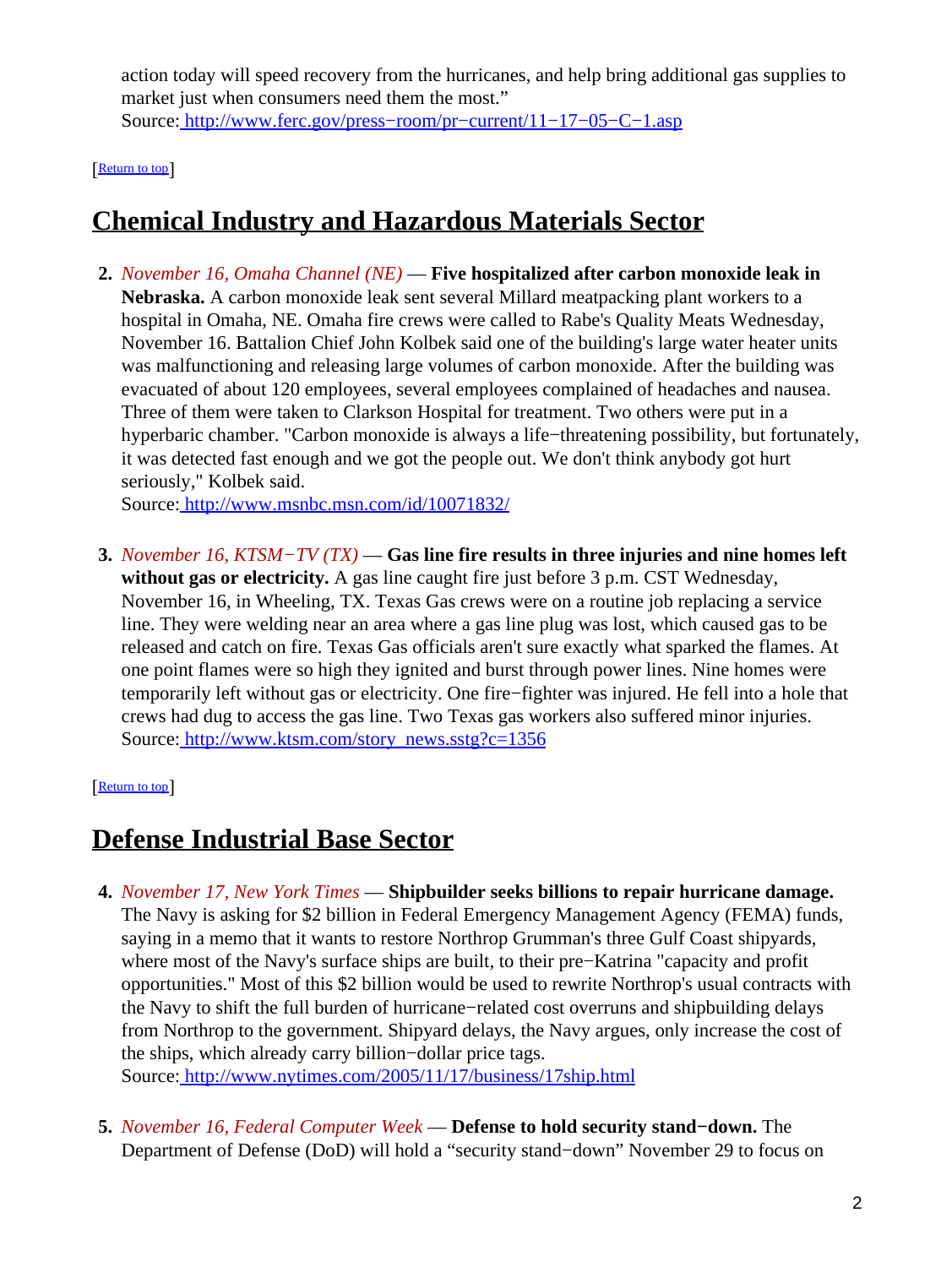information assurance and network security. Military and civilian employees at the major commands, services and agencies will focus on better protecting DoD data and systems. One step will involve changing passwords, said Air Force Lt. Gen. Charlie Croom, director of the Defense Information Systems Agency and commander of the Joint Task Force for Global Network Operations. Croom said that some DoD officials are concerned about the amount of hardware and software manufactured overseas and whether they might incorporate malicious code. He said one way to fight the problem is to require companies to assure DoD that their products are safe and for the military to monitor them closely. Source[: http://www.fcw.com/article91462−11−16−05−Web](http://www.fcw.com/article91462-11-16-05-Web)

#### [Return to top](#page-0-1)

## <span id="page-2-1"></span>**Banking and Finance Sector**

**6.** *November 17, Associated Press* — **Hackers access personal data of more than 5,000 students.** Personal information about nearly 5,300 Indiana University students might have been accessed by a computer hacker, school officials said. Technicians discovered during a routine scan that three malicious software programs had been installed on a Kelley School of Business instructor's computer in mid−August, said James Anderson, the school's director of information technology. The programs were accessed in early October, but it could not be determined whether any personal information was removed, the school said. A letter was sent Friday, November 11, to 5,278 students notifying them of the security breach. All of the students had been enrolled in an introduction to business course between 2001 and 2005. Indiana University is located in Bloomington, IN.

Source[: http://www.theindychannel.com/technology/5346888/detail.html ?rss=ind&psp=news](http://www.theindychannel.com/technology/5346888/detail.html?rss=ind&psp=news)

#### **7.** *November 16, Computing* — **UK government, banks and law enforcement share**

**information to combat fraud.** Banks in the United Kingdom are working on a pilot project for sharing fraud data via a secure online site. The portal will pool data about fraud cases and the beneficiaries of fraudulent payments across the industry, rather than each bank looking at fraud in isolation. "The project is now in a pilot phase, with just a handful of banks involved," said a spokesperson for financial services trade body Apacs. The scheme is the latest in series of initiatives involving the UK government, the financial services industry and law enforcement agencies to combat fraud and other financial crimes via closer collaboration and data sharing. A number of projects aimed at linking information from different organizations to provide more intelligence data are being worked on. The UK Insurance Fraud Bureau, set to be operational early next year, will use shared insurance data and new analytical techniques to detect organized fraud. Apacs and Cifas, the UK's fraud prevention service, are looking at ways to share data about staff dismissed for dishonesty and fraud.

Source[: http://www.computing.co.uk/computing/news/2146195/banks−pool −fraud](http://www.computing.co.uk/computing/news/2146195/banks-pool-fraud)

#### [[Return to top](#page-0-1)]

## <span id="page-2-2"></span><span id="page-2-0"></span>**Transportation and Border Security Sector**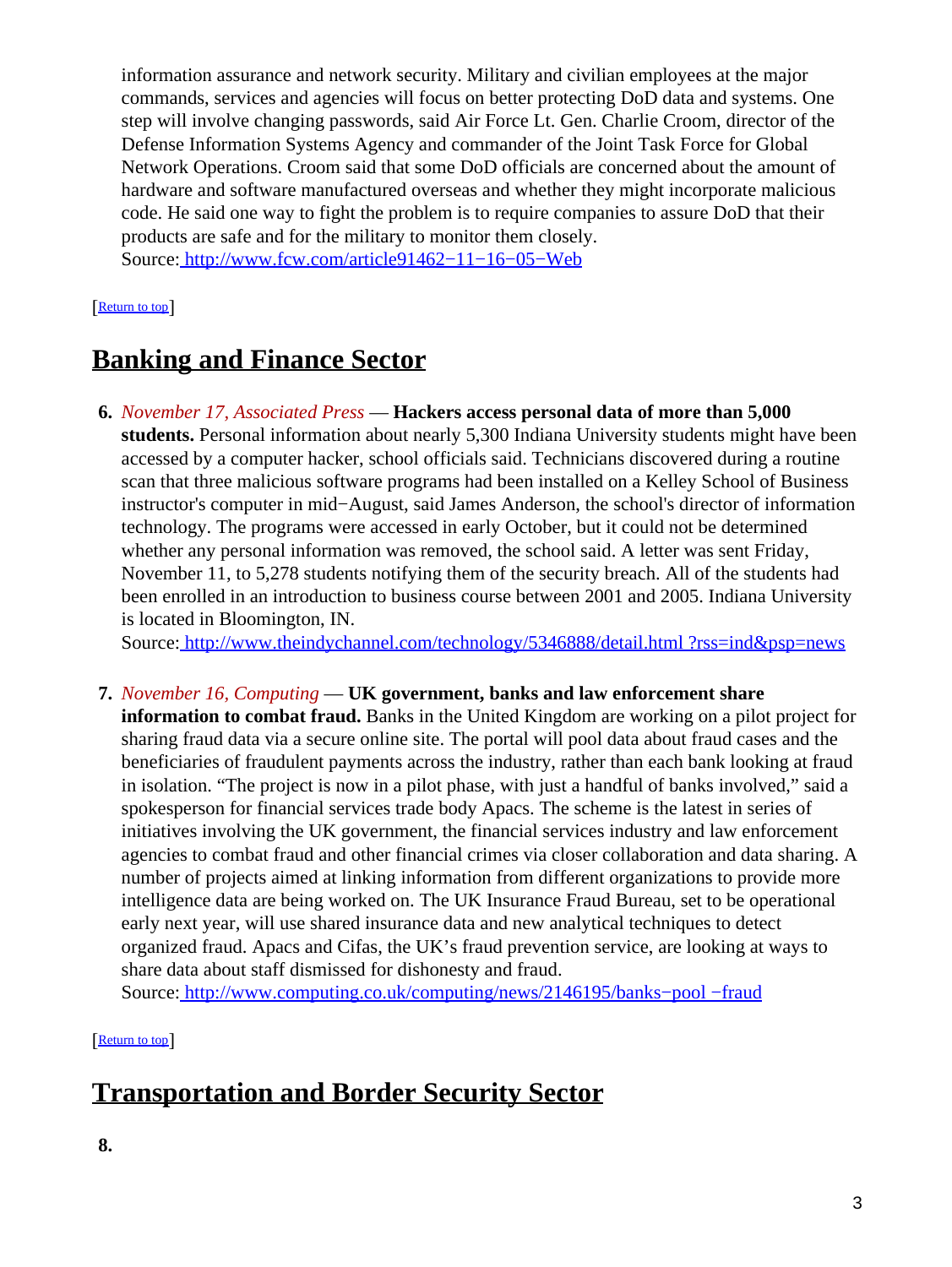*November 17, Associated Press* — **NTSB investigating jets in near collision at Florida airport.** Two airplanes came perilously close to colliding at Fort Lauderdale−Hollywood International Airport last week, sparking an investigation by the National Transportation Safety Board (NTSB) and raising questions about the safety of the runways and how incidents are reported. At 6:42 p.m. EST November 9, Broward air traffic controllers cleared for landing US Airways Flight 1251, a Boeing 737. On the runway, directly in US Airways' path, sat Comair Flight 5026, a CRJ−200 regional aircraft heading for Tallahassee. As the US Airways flight from Pittsburgh descended, its crewmembers became alarmed when they noticed Comair. The US Airways crew immediately communicated with the control tower, but got a second clearance to land, a safety official said. Seconds later, traffic controllers realized a disaster was about to happen. The two planes were as close as 100 feet. Traffic control alerted US Airways to "go around," meaning back up, climb [back into the air], do not land. "From our viewpoint, this is an incident, this is a serious incident," said Lauren Peduzzi, spokesperson for the safety board.

Source[: http://www.airportbusiness.com/article/article.jsp?id=4282&s iteSection=3](http://www.airportbusiness.com/article/article.jsp?id=4282&siteSection=3)

- **9.** *November 17, Associated Press* — **FAA: NWA met safety standards, but some concerns were valid.** The Federal Aviation Administration (FAA) has concluded that Northwest Airlines (NWA) met safety standards at the time an FAA inspector raised safety allegations back in August. "While the airline continued to meet its statutory responsibility, the inspector raised some allegations that were valid and enforcement investigations were initiated," the FAA said in a report released late Wednesday, November 16. On August 22, FAA inspector Mark Lund raised the safety concerns two days into a strike by the airline's mechanics. Lund claimed that NWA's actions in response to the strike were having an impact on safety. In its report, the FAA said it sent an investigative team to check out Lund's allegations. NWA spokesperson Kurt Ebenhoch said, "We believe the report both states and shows that Northwest is operating safely and that Northwest meets safety standards. It has always been our practice to meet with the FAA whenever an issue arises and resolve it, and that continues to be our practice." The FAA also said it was forming a new investigative team to look at additional allegations of NWA violations raised last month by the Department of Transportation inspector general's office. Source[: http://www.usatoday.com/travel/news/2005−11−17−nwa−safety\\_x. htm](http://www.usatoday.com/travel/news/2005-11-17-nwa-safety_x.htm)
- **10.** *November 17, Associated Press* — **Mexican "port" set for mid−U.S.** Shipping American cars and electronics to Mexico may become much cheaper and faster early next year when the first Mexican customs facility in the United States is expected to open in the heart of the Midwest. Kansas City, MO, will soon start building an inland port that will send thousands of trucks through export inspections and then back out onto the North American Free Trade Agreement (NAFTA) corridor, where they can roll through the border without delays. The \$3 million facility, which would be the first foreign customs office inside the United States, will likely be approved by the U.S. and Mexican governments by year's end and is scheduled to open May 2006, said Chris Gutierrez, president of Kansas City SmartPort Inc., a nonprofit organization promoting the project. Planners say manufacturing industries in the upper Midwest and Canada would be the first to benefit from the new customs operation, which they believe could expand to handle cargo from across the country. Because so much trade between NAFTA partners is carried by truck, midwestern cities with good transportation infrastructure stand to capture some of that trade flow.

Source[: http://www.buffalonews.com/editorial/20051117/1041531.asp](http://www.buffalonews.com/editorial/20051117/1041531.asp)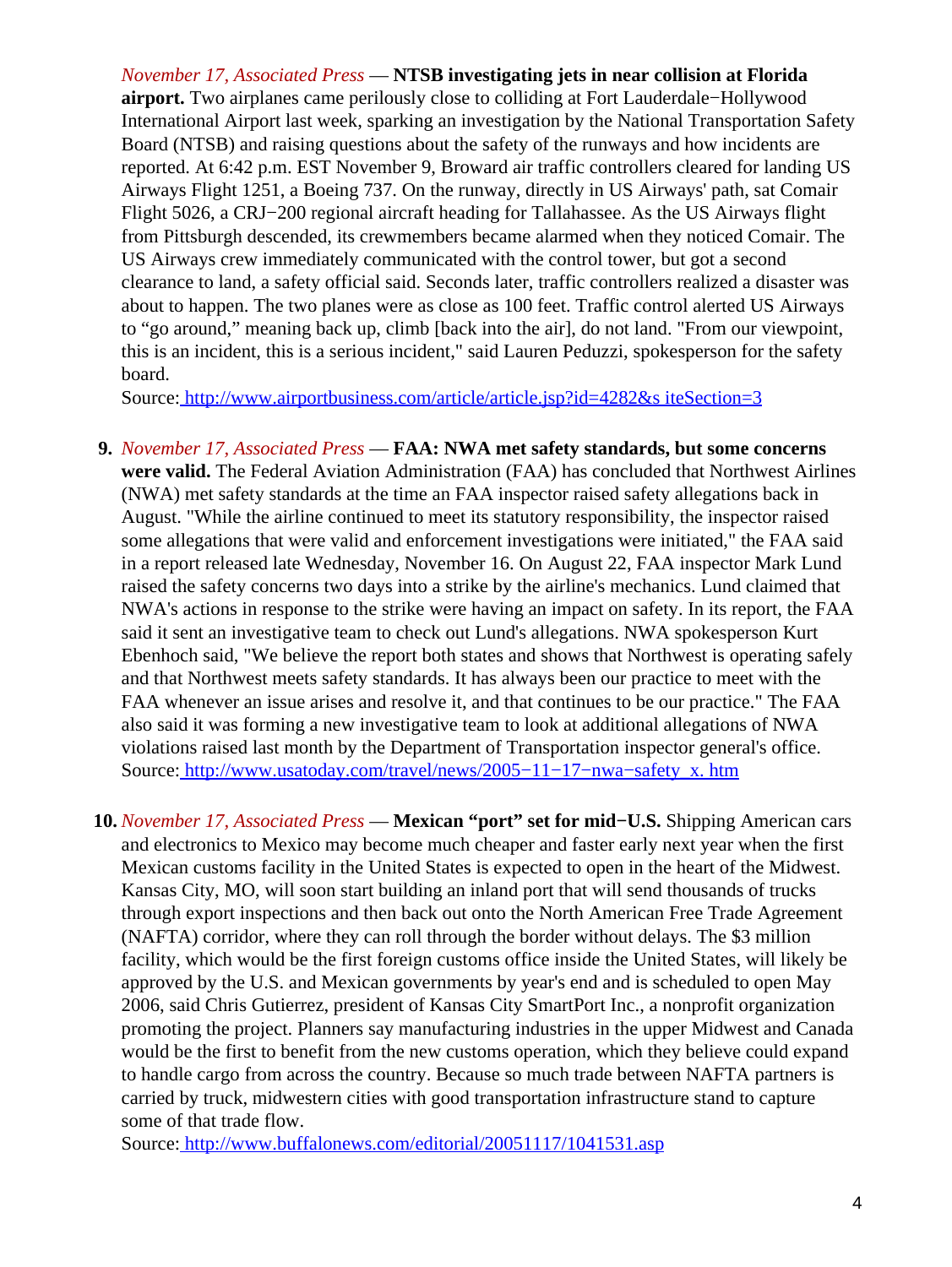**11.** *November 16, Government Computer News* — **Lawmakers offer legislation to bolster port security.** Senators Susan Collins (R−ME) and Patty Murray (D−WA) are co−sponsoring bipartisan legislation to significantly improve security at more than 600 ports around the country. Their legislation, the GreenLane Maritime Cargo Security Act, would direct the Department of Homeland Security (DHS) to prepare a strategic plan for supply chain security, addressing all modes of transportation by which cargo containers move through seaports in the United States. It also would require DHS to develop protocols for resuming trade activities at ports in the event of a terrorist attack. While DHS had planned to combine the port security grant program, which has awarded hundreds of millions of dollars to ports around the country for security efforts, with other security grant programs, the bill would create a dedicated competitive grants program for port security applications. Source[: http://www.gcn.com/vol1\\_no1/daily−updates/37575−1.html](http://www.gcn.com/vol1_no1/daily-updates/37575-1.html)

[[Return to top](#page-0-1)]

### <span id="page-4-0"></span>**Postal and Shipping Sector**

Nothing to report. [[Return to top](#page-0-1)]

## <span id="page-4-1"></span>**Agriculture Sector**

- **12.** *November 16, Nebraska Department of Agriculture* — **Quarantine orders due to vesicular stomatitis released.** Nebraska State Veterinarian Dennis Hughes announced Wednesday, November 16, that the ranches in Scotts Bluff County that were placed under quarantine for vesicular stomatitis (VS) were released from those quarantine orders. The ranches were placed under quarantine in October as a precautionary measure to help protect the Nebraska herd's health and safety. "The animals on the ranches that were quarantined have been inspected and have met the appropriate waiting period to be released from quarantine," said Hughes. VS information[: http://www.aphis.usda.gov/vs/ceah/ncahs/nsu/surveillance/vsv /vsv.htm](http://www.aphis.usda.gov/vs/ceah/ncahs/nsu/surveillance/vsv/vsv.htm) Source[: http://www.agr.ne.gov/newsrel/bai/11quarantine.htm](http://www.agr.ne.gov/newsrel/bai/11quarantine.htm)
- **13.** *November 16, AScribe Newswire* — **Iowa State University takes steps to preserve world's oldest chicken lines.** The Iowa State University Poultry Research Center is home to the world's oldest inbred research lines of chickens. With the potential that something could happen to wipe them out, germplasm was recently submitted to a U.S. Department of Agriculture center so the lines are protected. "The chicken lines at Iowa State came from multiple origins, with the oldest dating back to 1925," said agriculture professor Susan Lamont. "Others began in the mid−1950s with the importation of lines originating in Egypt and Spain." This fall, more than 300 poultry semen samples from individual roosters at Iowa State's poultry research center were collected and transferred to the National Center for Genetic Resources Preservation. The center, in Fort Collins, CO, conserves genetic resources of animals and crops that are deemed important to U.S. agriculture and landscapes. The center doesn't routinely share the germplasm with researchers because of the limited collection, but ensures it will be available if other sources are somehow lost or destroyed.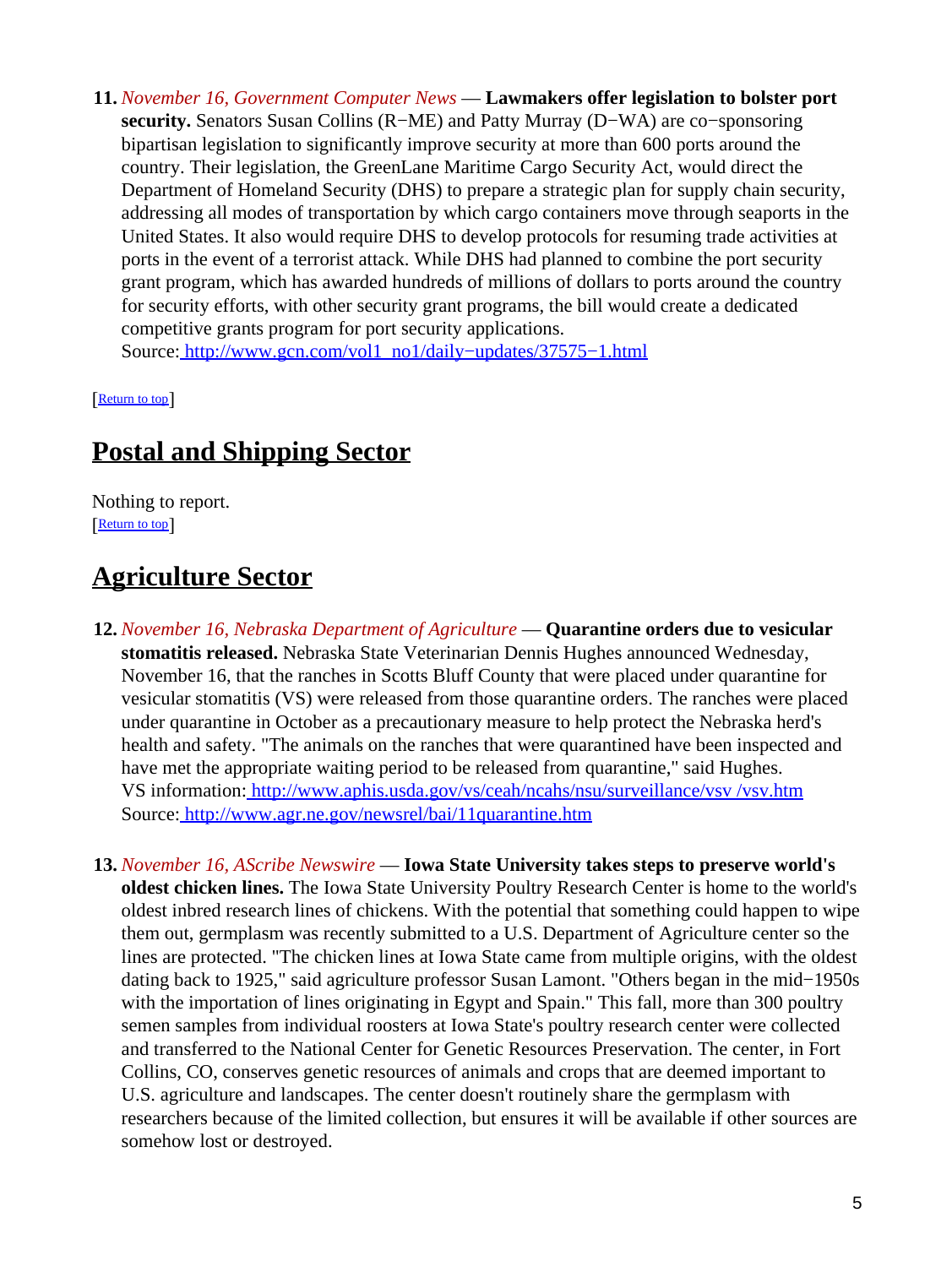Source[: http://newswire.ascribe.org/cgi−bin/behold.pl?ascribeid=2005](http://newswire.ascribe.org/cgi-bin/behold.pl?ascribeid=20051116.145251&time=15%2017%20PST&year=2005&public=0) [1116.145251&time=15%2017%20PST&year=2005&public=0](http://newswire.ascribe.org/cgi-bin/behold.pl?ascribeid=20051116.145251&time=15%2017%20PST&year=2005&public=0)

**14.** *November 16, Associated Press* — **Mexico hopes to rid country of bird flu by end of 2006.** Mexico hopes to be able to declare all 31 states and the capital free from bird flu before the end of 2006, and will soon approve rules to deal with low−pathogenicity strains and other, more dangerous forms, officials said Wednesday, November 16. Currently, 15 Mexican states have been declared free of bird flu and work is being done in another 16 −− most in the country's central region. The country has made "great progress" in combating the lower−risk form of bird flu and will be working with farmers to achieve disease−free certification, said Jose Antonio del Valle, director of animal health for Mexico's Agriculture Department. Source[: http://www.billingsgazette.com/index.php?tl=1&display=rednew](http://www.billingsgazette.com/index.php?tl=1&display=rednews/2005/11/16/build/world/92-mexico.inc) [s/2005/11/16/build/world/92−mexico.inc](http://www.billingsgazette.com/index.php?tl=1&display=rednews/2005/11/16/build/world/92-mexico.inc)

[[Return to top](#page-0-1)]

## <span id="page-5-0"></span>**Food Sector**

**15.** *November 17, Canadian Press* — **U.S. officials to seek lifting all mad cow restrictions.** The U.S. Department of Agriculture will propose by next year lifting all mad cow−related restrictions on imports of Canadian cattle, U.S. officials said Wednesday, November 16. The restrictions, in place since Canada's first case of mad cow disease was disclosed in 2003, were eased earlier this year to allow younger cattle to enter the U.S. A prohibition has remained on Canadian animals older than 30 months. Levels of infection from the disease are thought to increase with age. There has also been a ban on the shipment of Canadian beef and dairy breeding cattle to the U.S. Ron DeHaven, administrator of the department's Animal and Plant Health Inspection Service, said the rule will be proposed in six to eight months. Canada's push for the second rule is based on the same premise that supported the current rule that allowed the trade in young cattle to resume, namely that risk factors for bovine spongiform encephalopathy in Canada are no different than in the U.S.

Source[: http://canadaeast.com/apps/pbcs.dll/article?AID=/20051117/TP](http://canadaeast.com/apps/pbcs.dll/article?AID=/20051117/TPMONEY09/511170312/-1/MONEY) [MONEY09/511170312/−1/MONEY](http://canadaeast.com/apps/pbcs.dll/article?AID=/20051117/TPMONEY09/511170312/-1/MONEY)

**16.** *November 16, Food and Drug Administration* — **Horse feed mix recalled.** Tennessee Farmers Cooperative (TFC) is voluntarily recalling four specific lots of a custom horse feed manufactured at TFC's feed mill in Rockford, TN, with the lot numbers 4276593638, 4283593638, 4287593638, or 4290593638. This feed was distributed between October 10 and 25, 2005, to five Co−op feed outlets in East Tennessee and one store in northeastern South Carolina. Laboratory testing has found a potentially harmful level of monensin sodium (Rumensin) in a bag from lot 4287593638, which has been implicated in equine deaths. Monsensin sodium, a drug compound approved for use in some livestock species, can be fatal if fed to horses. If equine owners have fed these particular feeds to their horses, they should refrain from exercising their horses and immediately seek the services of a veterinarian. At this time, the limited recall only involves products with these specific lot numbers. Source[: http://www.fda.gov/oc/po/firmrecalls/tfc11\\_05.html](http://www.fda.gov/oc/po/firmrecalls/tfc11_05.html)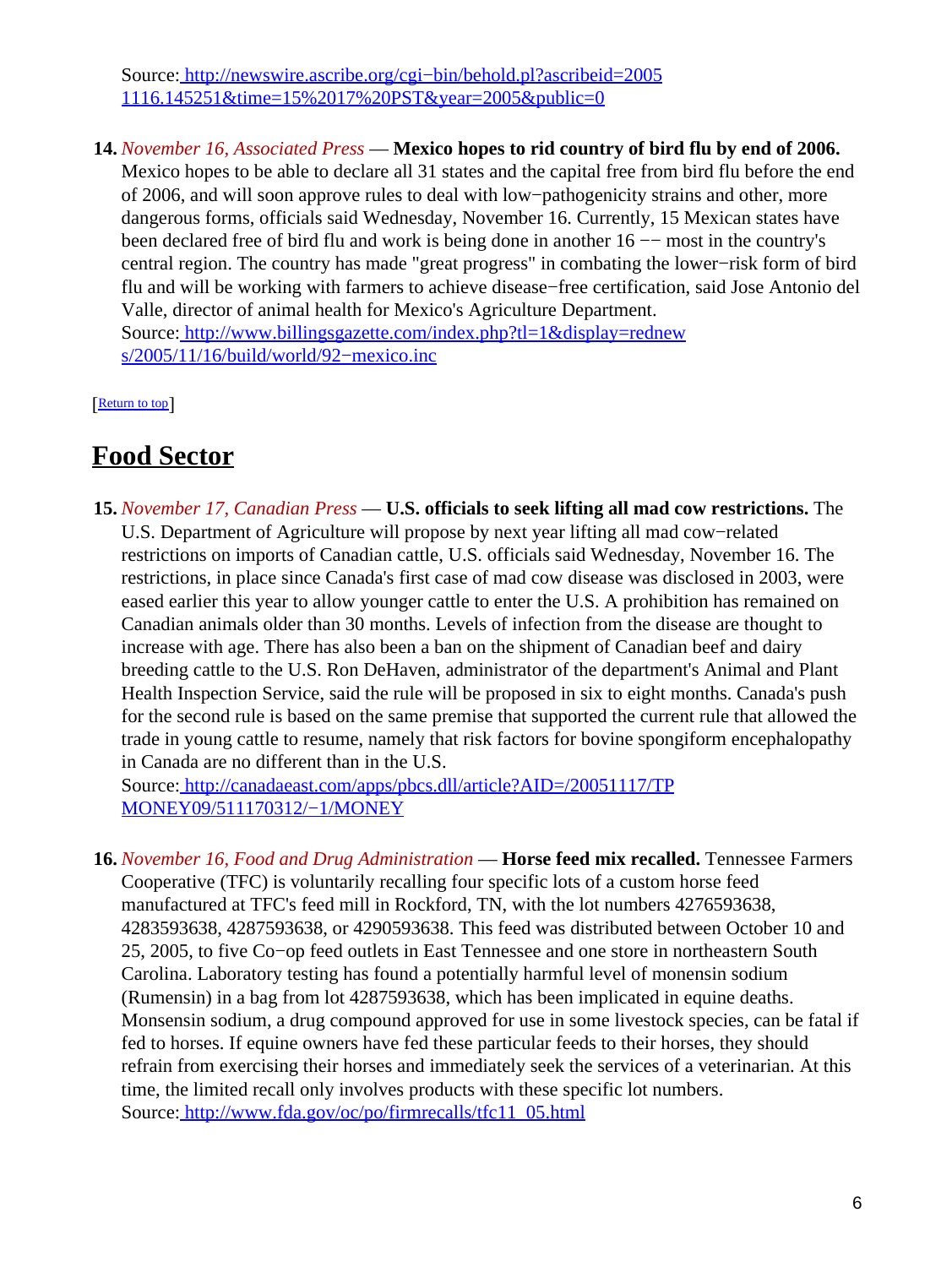**17.** *November 01, California Agriculture* — **Research compares two cattle feed tests that detect bovine byproduct contaminants.** Preventing the spread of mad cow disease through contaminated cattle feed is a major concern of beef and dairy producers, regulators and consumers around the world. Routine testing of cattle feeds for the presence of banned substances is a critical control point in assuring animal health and food safety. Researchers compared the results of two test procedures −− a real−time polymerase chain reaction (PCR) assay and a commercially available ruminant antibody detection kit −− on five cattle rations spiked with bovine meat−and−bone meal, or with bovine dried blood. The real−time PCR consistently detected these contaminants at lower levels in each of these diverse cattle rations. Source[: http://californiaagriculture.ucop.edu/0504OND/pdfs/BSEtest\\_F eed.pdf](http://californiaagriculture.ucop.edu/0504OND/pdfs/BSEtest_Feed.pdf)

[[Return to top](#page-0-1)]

### <span id="page-6-0"></span>**Water Sector**

**18.** *November 16, Dayton Business Journal (OH)* — **Contract to support safe drinking water.** Three Ohio research centers were awarded a contract to safeguard drinking water. The University of Dayton Research Institute (UDRI) and YSI Inc. of Yellow Springs, along with the University of Cincinnati will develop a system to ensure drinking water is safe from a bioterrorist attack. The U.S. Army's Edgewood Chemical and Biological Center awarded the \$915,000 contract to the research centers for one year. The system will be small and portable so that U.S. troops overseas can implement it in the local water systems they use, which could be easily contaminated by harmful chemicals. The system will filter water through a membrane cartridge that has pores small enough to catch bioagents. The technology has been used in the past by the U.S. Environmental Protection Agency to catch parasites in surface water. This is the first time it has been used to detect bioagents from a terrorist threat, said Jay Johnson, leader of UDRI's chemicals and biological sensors group.

Source[: http://dayton.bizjournals.com/dayton/stories/2005/11/14/dail y16.html](http://dayton.bizjournals.com/dayton/stories/2005/11/14/daily16.html)

[[Return to top](#page-0-1)]

## <span id="page-6-1"></span>**Public Health Sector**

**19.** *November 17, ANSA* — **Scientists working on "vegetable vaccination" project.** Common garden vegetables such as potatoes and carrots could help fend off a bioterrorist threat, Italian researchers said on Thursday, November 17. Speaking at a United States−Italian scientific conference, they explained that the combined efforts of experts from both countries had produced a "vegetable vaccination" project. Although still in the early stages, the scheme could eventually see the DNA of the smallpox virus introduced into that of carrots, potatoes, and other vegetable plants. Once eaten, the vegetables would stimulate the production of antibodies, helping the body's natural defenses fight off the disease. Researchers developed the idea as a way of avoiding the costly, often unpleasant process of giving injections. It would also cut out the risk of accidental contagion from the vaccination currently used, and make it far easier and safer to transport. The project is still "a long way" from becoming reality, said Giuseppe Ippolito, one of the project's directors, but if it comes to fruition, the vaccination process would be simpler, safer, and much easier to administer. The research, which is also looking at other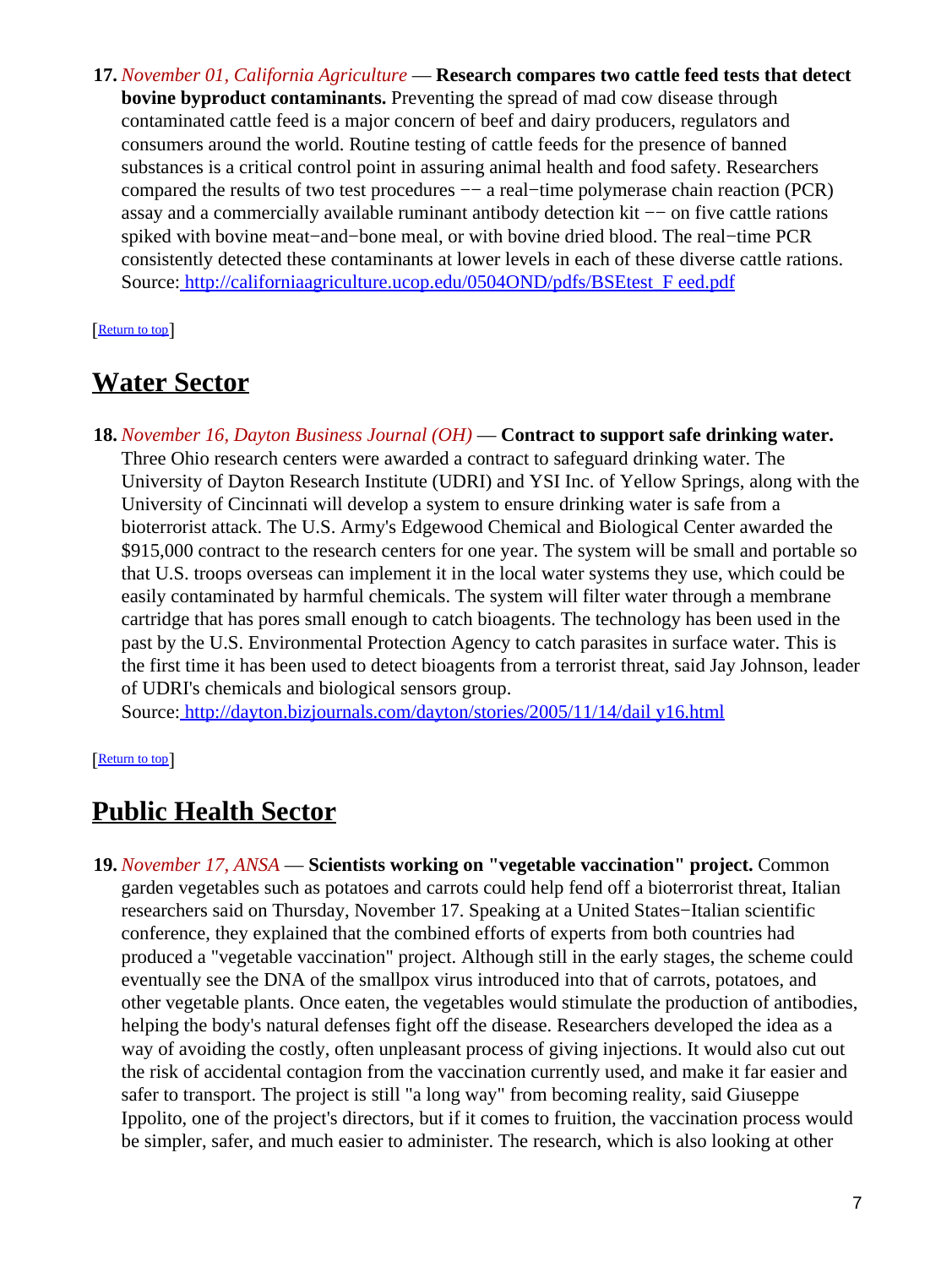bioterrorist threats such as anthrax, is part of a much broader bilateral initiative launched more than two years ago.

Source[: http://ansa.it/main/notizie/awnplus/english/news/2005−11−17\\_ 1863970.html](http://ansa.it/main/notizie/awnplus/english/news/2005-11-17_1863970.html)

- **20.** *November 17, Associated Press* — **Indonesia confirms new flu deaths.** Indonesia on Thursday, November 17, confirmed bird flu has killed two more people, raising that country's total deaths to seven. The World Health Organization (WHO) said tests sent to a Hong Kong laboratory came back positive for the H5N1 bird flu virus for a 20−year−old woman and a 16−year−old girl who both died last week, said WHO spokesperson Sari Setiogi. Source[: http://www.cbsnews.com/stories/2005/11/17/health/main1052412 .shtml](http://www.cbsnews.com/stories/2005/11/17/health/main1052412.shtml)
- <span id="page-7-0"></span>**21.** *November 16, Forbes* — **New York City expands use of bioterrorism database.** The New York Department of Health (NYDOH) has invested \$200,000 in a computerized database of photographs of smallpox and other diseases in various stages and on different skin types. The system allows clinicians to enter a list of symptoms, medical history, and exposure that returns nearly 600 possible diseases, drug reactions or infections with more than 10,000 pictures. The system was introduced as a pilot program in 2004, and on Wednesday, November 16, the NYDOH announced it is expanding the program into 25 emergency rooms and clinics throughout the city's five boroughs. More than 14,000 health care providers also have access to the database through the city's Internet−based Health Alert Network. Says Dr. Joel Ackelsberg, medical director of NYDOH's department of emergency readiness and response unit, "New York is a major point of interest [for bioterrorism]...So that's why we take preparedness very seriously." Ackelsberg says the NYDOH is "very keen on using IT−related resources" to combat bioterrorism, but cautions that though the system is clearly useful, he is not convinced that physicians are taking advantage of the technology. "Doctors are a difficult breed," he says. "It's hard to get them to change their ways."

Source[: http://www.forbes.com/infoimaging/2005/11/16/smallpox−anthra](http://www.forbes.com/infoimaging/2005/11/16/smallpox-anthrax-diagnosis_cx_dal_1116bioterror.html) [x−diagnosis\\_cx\\_dal\\_1116bioterror.html](http://www.forbes.com/infoimaging/2005/11/16/smallpox-anthrax-diagnosis_cx_dal_1116bioterror.html)

**22.** *November 16, Associated Press* — **Whooping Cough outbreaks plague Kansas.** Whooping cough cases have soared more than tenfold in Kansas so far this year compared to 2003, killing one young child and infecting people in 54 Kansas counties, health officials said Wednesday, November 16. The state's outbreak of whooping cough began at the end of last year and has continued through all of this year, said state epidemiologist Gail Hansen. Kansas had 44 whooping cough cases in 2003, according to the Kansas Department of Health and Environment. Last year the number of cases reached 250, and so far this year 465 cases have been reported, including a young child who died this summer. The numbers reflect confirmed and probable cases reported as of Tuesday, November 15. Hansen said, "There isn't any commonality we have found with people...Kansas is the only commonality we have found so far." Dr. William Schaffner, Vanderbilt University Medical Center chairman and a vaccine specialist for the National Foundation for Infectious Diseases says "That is a big spike." According to Schaffner, whooping cough outbreaks are spotty and do not affect all parts of the country simultaneously. "Whooping cough is always a cyclical disease...There would be more cases some years than others in great big cycles," he said.

Source[: http://www.washingtonpost.com/wp−dyn/content/article/2005/11](http://www.washingtonpost.com/wp-dyn/content/article/2005/11/16/AR2005111602136.html) [/16/AR2005111602136.html](http://www.washingtonpost.com/wp-dyn/content/article/2005/11/16/AR2005111602136.html)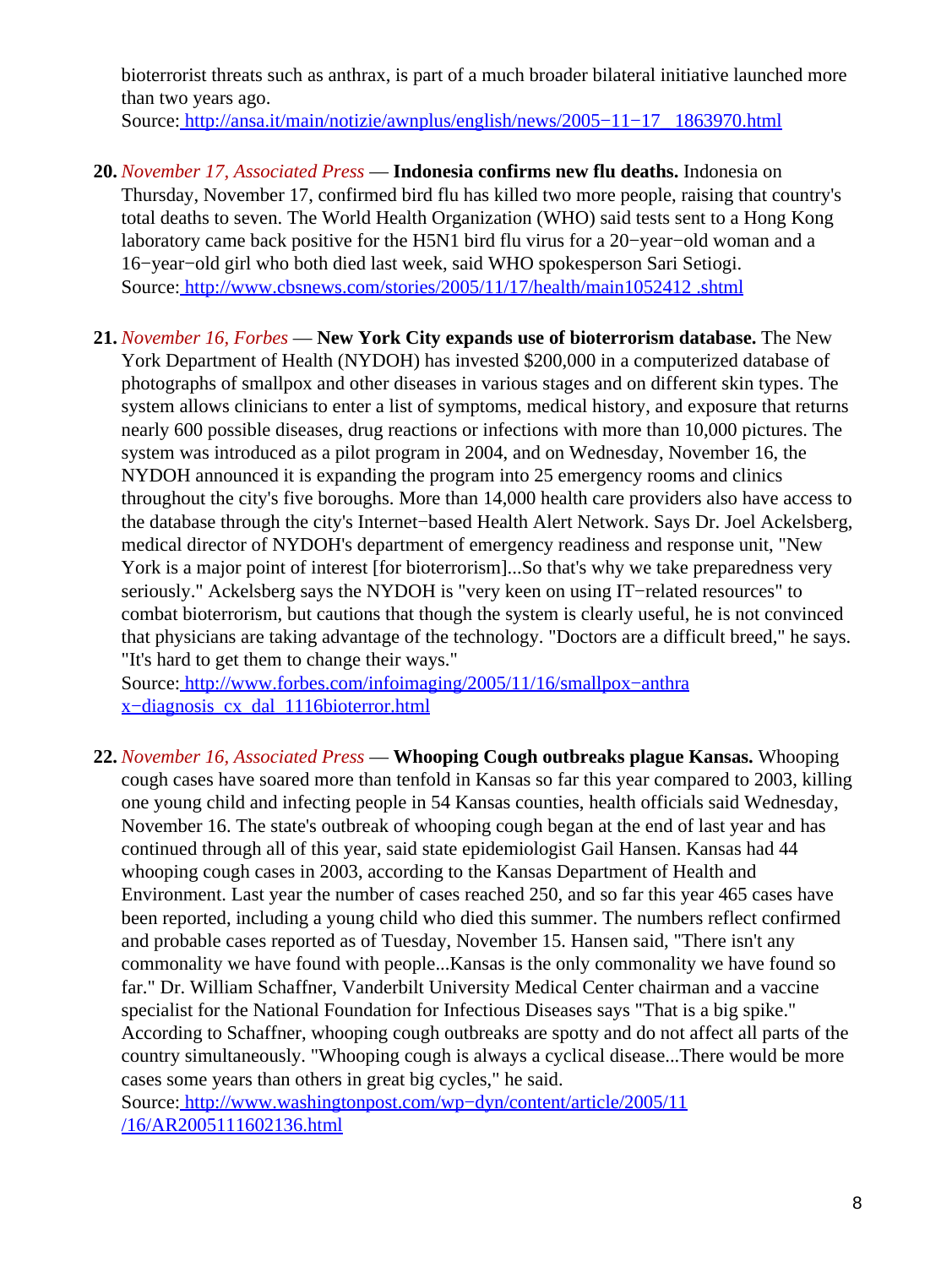**23.** *November 16, University of California at Berkeley* — **Small groups of superspreaders lead to most infections, new study says.** A detailed analysis of eight deadly diseases shows that a small subset of particularly infectious people can exert a powerful influence over how outbreaks progress. A research team led by the University of California, Berkeley, found that diseases such as Severe Acute Respiratory Syndrome (SARS) and measles are prone to "superspreading events" in which a few people, given the right conditions, can ignite explosive epidemics. However, the researchers say that such volatility also means that outbreaks are more likely to fizzle out relatively quickly. The findings were published Thursday, November 17, in the journal Nature. As for what characterizes a superspreader, the researchers say it depends upon the disease and other factors, including if a person has a job that brings him or her into frequent, close contact with a large number of people. In addition, people with compromised immune systems or who have concurrent infections −− particularly ones that make a person cough or sneeze -- may help transmit diseases more readily. Another common theme involves patients who are misdiagnosed or who do not seek treatment, so they go on infecting others for a longer time.

Source[: http://www.berkeley.edu/news/media/releases/2005/11/16\\_super .shtml](http://www.berkeley.edu/news/media/releases/2005/11/16_super.shtml)

**24.** *November 15, UK Department for Environment, Food and Rural Affairs* — **UK: Query into quarantined bird deaths implicates Taiwan.** Investigation of an avian influenza outbreak points to a shipment of finches from Taiwan as the carriers of the H5N1 virus found in a quarantine facility in Sussex, England. An epidemiology report published on November 15 by the Department for Environment, Food and Rural Affairs (DEFRA) found that within the species documented as coming from Taiwan only the Mesias were infected with H5N1 and 53 out of 101 birds had died. In addition, infection with H5N1 was transmitted between the Mesias, but there is no evidence of transmission to other species in the facility including the sentinel birds. Chief Veterinary Officer Debby Reynolds said, "This report contains significant epidemiological findings and helps to further our understanding of Highly Pathogenic Avian Influenza. In particular the apparent lack of transmission of H5N1 between species in the facility will be of interest to the international community. The available evidence points to the Mesias, which were documented as imported from Taiwan, as the most likely source of the virus." On September 16, 148 parrots arrived from Surinam. On September 28, 186 birds documented as coming from Taiwan entered the facility. A number of birds died within the quarantine period.

DEFRA's full report: [http://www.defra.gov.uk/animalh/diseases/notifiable/disease/](http://www.defra.gov.uk/animalh/diseases/notifiable/disease/ai/index.htm.) [ai/index.htm.](http://www.defra.gov.uk/animalh/diseases/notifiable/disease/ai/index.htm.)

Source[: http://www.defra.gov.uk/news/2005/051115b.htm](http://www.defra.gov.uk/news/2005/051115b.htm)

**[Return to top](#page-0-1)** 

## <span id="page-8-0"></span>**Government Sector**

Nothing to report. [[Return to top](#page-0-1)]

## <span id="page-8-1"></span>**Emergency Services Sector**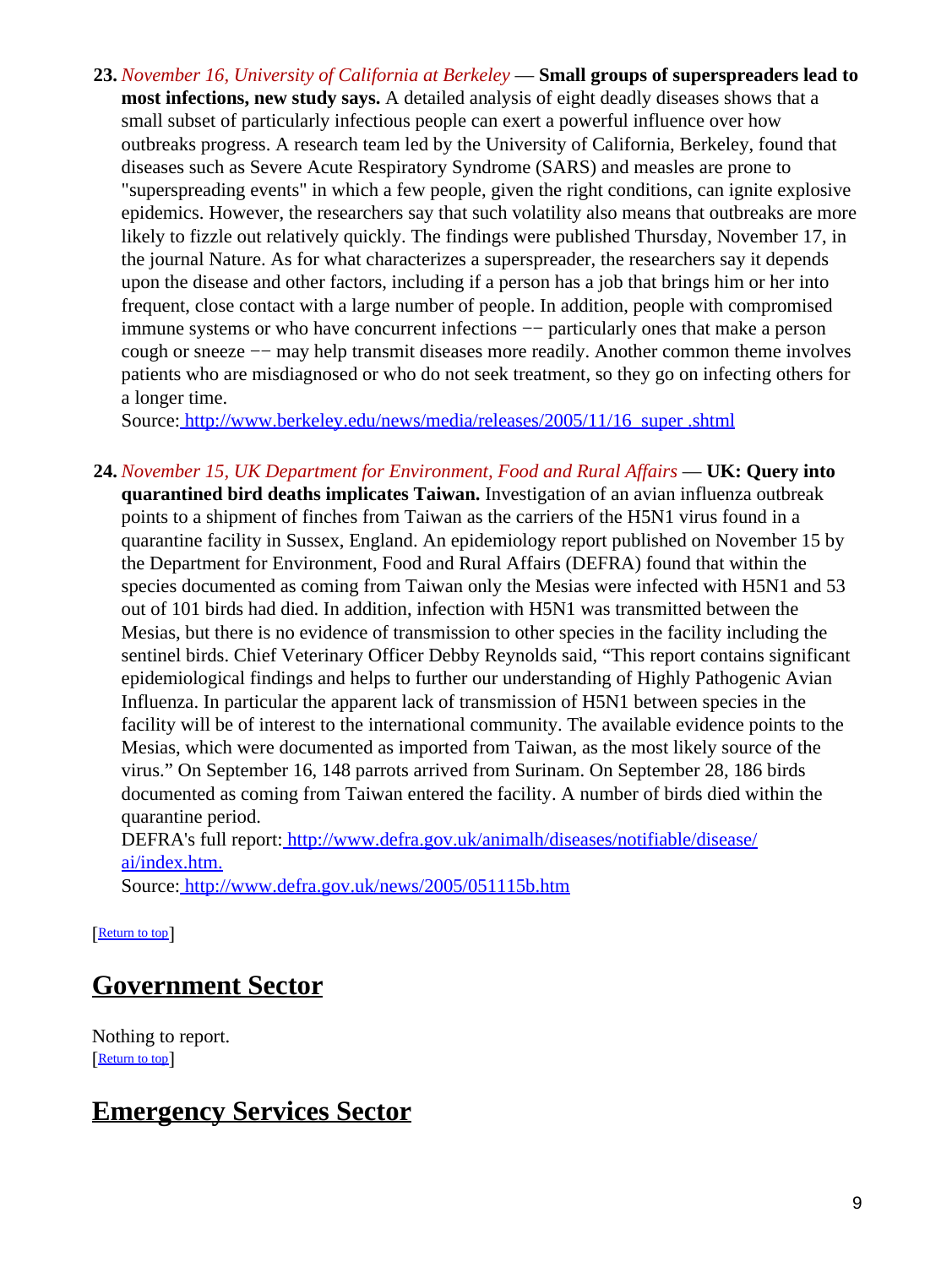- **25.** *November 17, Pioneer Press (MN)* — **Minnesota disaster planners assess state's readiness.** In determining whether Minnesota is prepared for a large−scale, Hurricane Katrina−type disaster, the conclusion from a host of experts involved in disaster planning Wednesday, November 16, was, essentially, "sort of." For years, and particularly since 9/11, the state has been trying to plan for large disasters. But state, local and nonprofit officials told state senators Wednesday that Minnesota still has some serious gaps in planning, resources and staffing to deal with potential problems that might hit the state. Minnesota is well prepared to evacuate, shelter and help the victims of a disaster that might affect a few hundred or even a few thousand people, Tim Turnbull, of Hennepin County, MN, Metro Emergency Management, told the meeting of several Senate committees. But it is far less ready to deal with a disaster that might hit tens or hundreds of thousands of people. Minnesota officials have taken steps to deal with some of the problems that appeared in post−hurricane Louisiana. The Transportation Department is currently working on a metropolitan evacuation traffic plan. That plan largely relies on people walking and taking mass transit out of the state's large cities. Source[: http://www.twincities.com/mld/twincities/news/politics/capit ol/13186514.htm](http://www.twincities.com/mld/twincities/news/politics/capitol/13186514.htm)
- **26.** *November 17, Phoenixville News (PA)* — **Pennsylvania tests disaster response at generating station.** Under the watchful eye of the federal government, the East Pikeland, PA, Emergency Management Agency (EMA) participated in and passed a Federal Disaster Preparedness exercise Tuesday evening, November 15. According to Christopher Brignola, East Pikeland's emergency management coordinator, the scope of the full−scale exercise was a response to a simulated incident at the Limerick Generating Station (LGS). According to Brignola, East Pikeland, an estimated 14 Chester County municipalities, the Counties of Chester, Berks and Montgomery, the Commonwealth of Pennsylvania, the Federal Emergency Management Agency, the Nuclear Regulatory Commission, Exelon, and the LGS power plant itself all coordinated a simultaneous response effort. "There is a 10−mile radius around the Limerick Power Plant called the Emergency Planning Zone. Each county and municipality located within this zone must maintain a Radiological Emergency Response Plan (RERP)." For Tuesday night's exercise, EMA fully activated the township's Emergency Operations Center (EOC) inside the Kimberton Fire House, and implemented the RERP for the simulated incidents at the LGS. "We had two representatives from the Federal Government evaluate our township's response," said Brignola. "The township properly implemented the emergency plan and fully satisfied all of the exercise objectives."

Source[: http://www.phoenixvillenews.com/site/news.cfm?newsid=1559035](http://www.phoenixvillenews.com/site/news.cfm?newsid=15590351&BRD=1673&PAG=461&dept_id=17915&rfi=6) [1&BRD=1673&PAG=461&dept\\_id=17915&rfi=6](http://www.phoenixvillenews.com/site/news.cfm?newsid=15590351&BRD=1673&PAG=461&dept_id=17915&rfi=6)

[[Return to top](#page-0-1)]

## <span id="page-9-0"></span>**Information Technology and Telecommunications Sector**

<span id="page-9-1"></span>Nothing to report.

**Internet Alert Dashboard**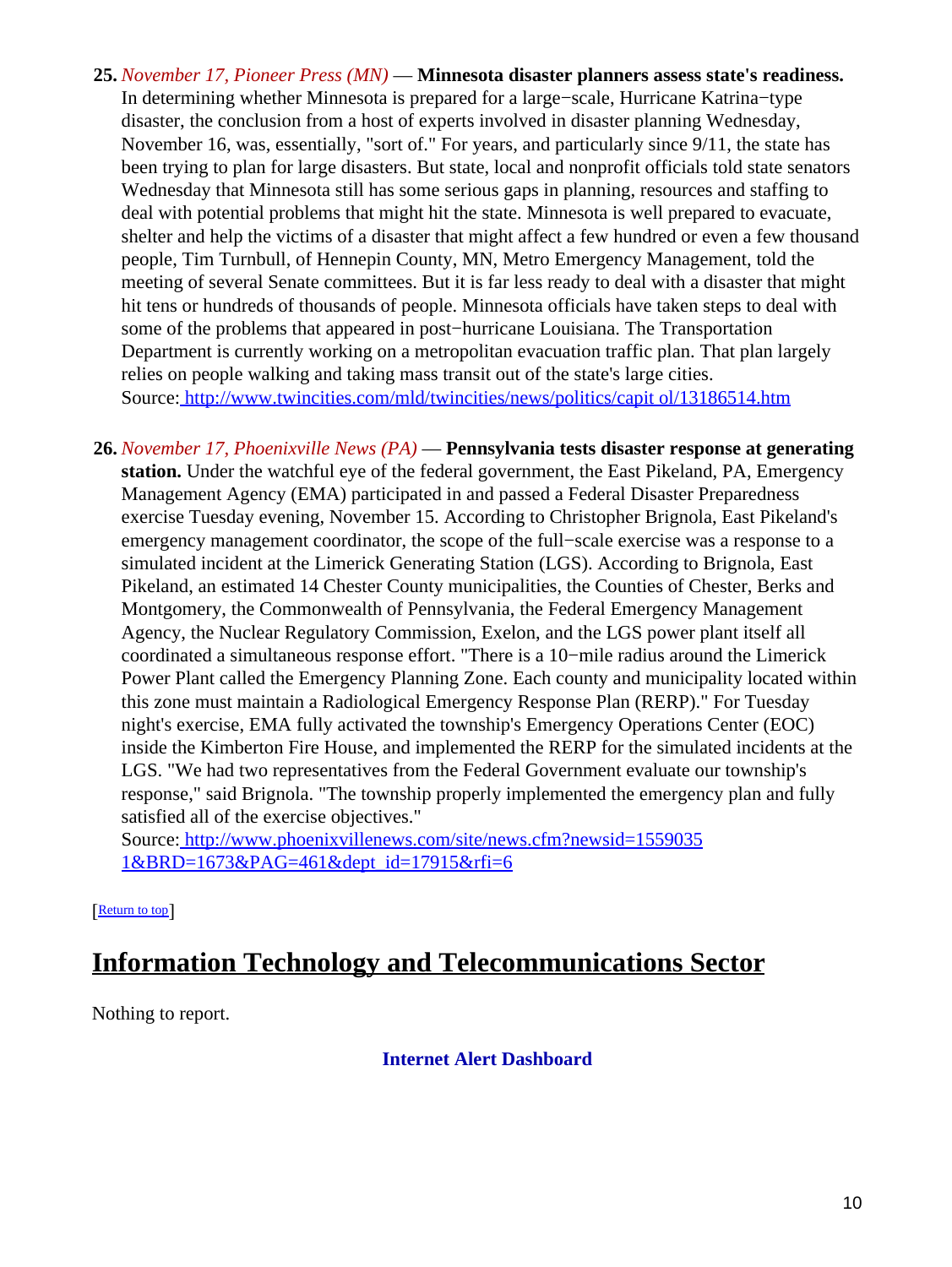#### **DHS/US−CERT Watch Synopsis**

**Over the preceding 24 hours, there has been no cyber activity which constitutes an unusual and significant threat to Homeland Security, National Security, the Internet, or the Nation's critical infrastructures.**

**US−CERT Operations Center Synopsis:** US−CERT is aware of several vulnerabilities regarding the XCP Digital Rights Management (DRM) software by First 4 Internet, which is distributed by some Sony BMG audio CDs. The XCP copy protection software uses "rootkit" technology to hide certain files from the user. This technique can pose a security threat, as malware can take advantage of the ability to hide files. We are aware of malware that is currently using this technique to hide.

One of the un−installation options provided by Sony also introduces vulnerabilities to a system. Upon submitting a request to uninstall the DRM software, the user will receive via email a link to a Sony BMG web page. This page will attempt to install an ActiveX control when it is displayed in Internet Explorer. This ActiveX control is marked "Safe for scripting," which means that any web page can utilize the control and its methods. Some of the methods provided by this control are dangerous, as they may allow an attacker to download and execute arbitrary code.

For more information please review VU#312073 note: First 4 Internet XCP "Software Updater Control" ActiveX control incorrectly marked "safe for scripting." <http://www.kb.cert.org/vuls/id/312073>

US−CERT recommends the following ways to help prevent the installation of this type of rootkit:

\* Do not run your system with administrative privileges. Without administrative privileges, the XCP DRM software will not install.

\* Use caution when installing software. Do not install software from sources that you do not expect to contain software, such as an audio CD.

\* Read the EULA (End User License Agreement) if you do decide to install software. This document can contain information about what the software may do.

**Current Port Attacks**

| Top 10        | $6346$ (gnutella–svc), 1026 (win–rpc), 445 (microsoft–ds), 6881       |
|---------------|-----------------------------------------------------------------------|
| <b>Target</b> | (bittorrent), 27015 (halflife), 80 (www), 6888 (muse), 25 (smtp), 135 |
| Ports         | (epmap), $32789$ (---)                                                |

Source[: http://isc.incidents.org/top10.html;](http://isc.incidents.org/top10.html) Internet Storm Center

To report cyber infrastructure incidents or to request information, please contact US−CERT at [soc@us−cert.gov](mailto:soc@us-cert.gov) or visit their Website: [www.us−cert.gov.](http://www.us-cert.gov/)

Information on IT information sharing and analysis can be found at the IT ISAC (Information Sharing and Analysis Center) Website: [https://www.it−isac.org/.](https://www.it-isac.org/)

[[Return to top](#page-0-1)]

# <span id="page-10-0"></span>**Commercial Facilities/Real Estate, Monument &Icons Sector**